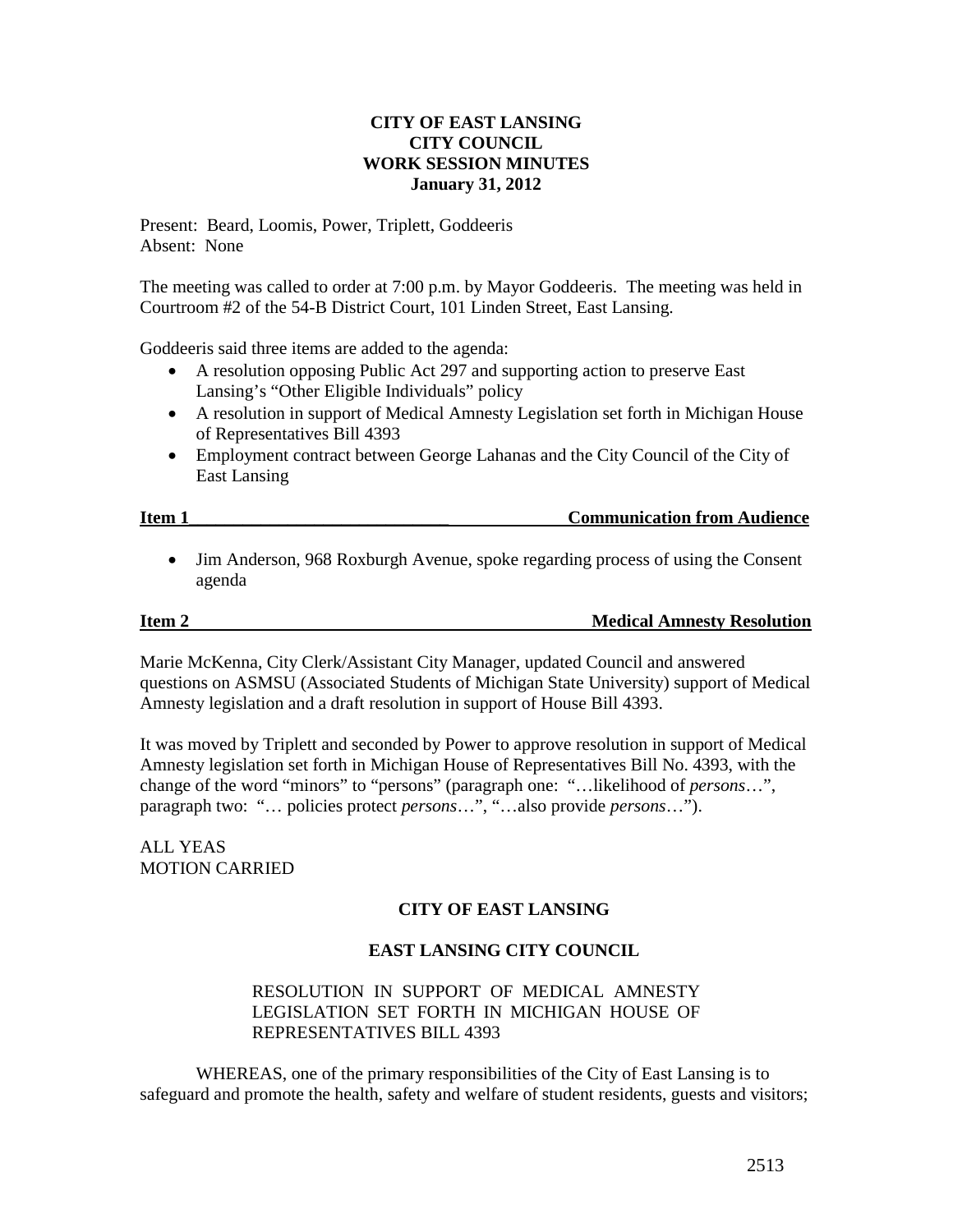the objectives of Medical Amnesty and Good Samaritan policies are to increase the likelihood of persons seeking needed medical attention for alcohol poisoning by decreasing potential consequences for both patient and reporter; and,

WHEREAS, such policies protect persons who require medical attention, as well as those who summon assistance, from possible policy violations or sanctions that may result; they also provide persons with the clarity and direction needed in order to make responsible, life-saving decisions during confusing and stressful situations; and,

WHEREAS, follow-up evaluations and counseling are fundamental components of any Medical Amnesty and Good Samaritan Policy; it is paramount that such follow-up be non-punitive so as not to serve as a deterrent to seeking medical attention; and,

WHEREAS, the Associated Students of Michigan State University (ASMSU) has contributed significantly to advocating for a Medical Amnesty & Good Samaritan Policy; House Bill 4393 contains a critical provision that satisfies this objective.

NOW, THEREFORE, BE IT RESOLVED, that the City Council of the City of East Lansing hereby joins ASMSU in support of Medical Amnesty Legislation set forth in Michigan House of Representatives Bill 4393.

## **Item 3 Oakhill Neighborhood Sewer Design Study**

Todd Sneathen, Director of Public Works and Environmental Services; and Robert Scheuerman, Engineering Administrator, briefed Council and answered questions on a proposed design study for Oakhill neighborhood sewer system.

Council discussed need, location, cost, and payment of study.

Goddeeris said this item will be on Council Business agenda next week.

## **Item 4 New Interceptor to WWTP and Addition to Siphon**

Todd Sneathen, Director of Public Works and Environmental Services; and Robert Scheuerman, Engineering Administrator, briefed Council and answered questions on sewer improvements recommended in 2008 "Model/Master Plan of Separate Sanitary Sewer System."

Council discussed cost, location, and proposal from Hubbell, Roth & Clark, Inc.

Goddeeris said this item will be on Council Consent agenda next week.

## **Item 5** \_\_\_\_\_\_ Resolution Opposing PA 297

Councilmember Triplett updated Council on Public Act 297, which would prohibit the City of East Lansing from continuing to offer benefits for "Other Eligible Individuals," and on a Council resolution opposing PA 297 and supporting action to preserve East Lansing's "Other Eligible Individuals" policy.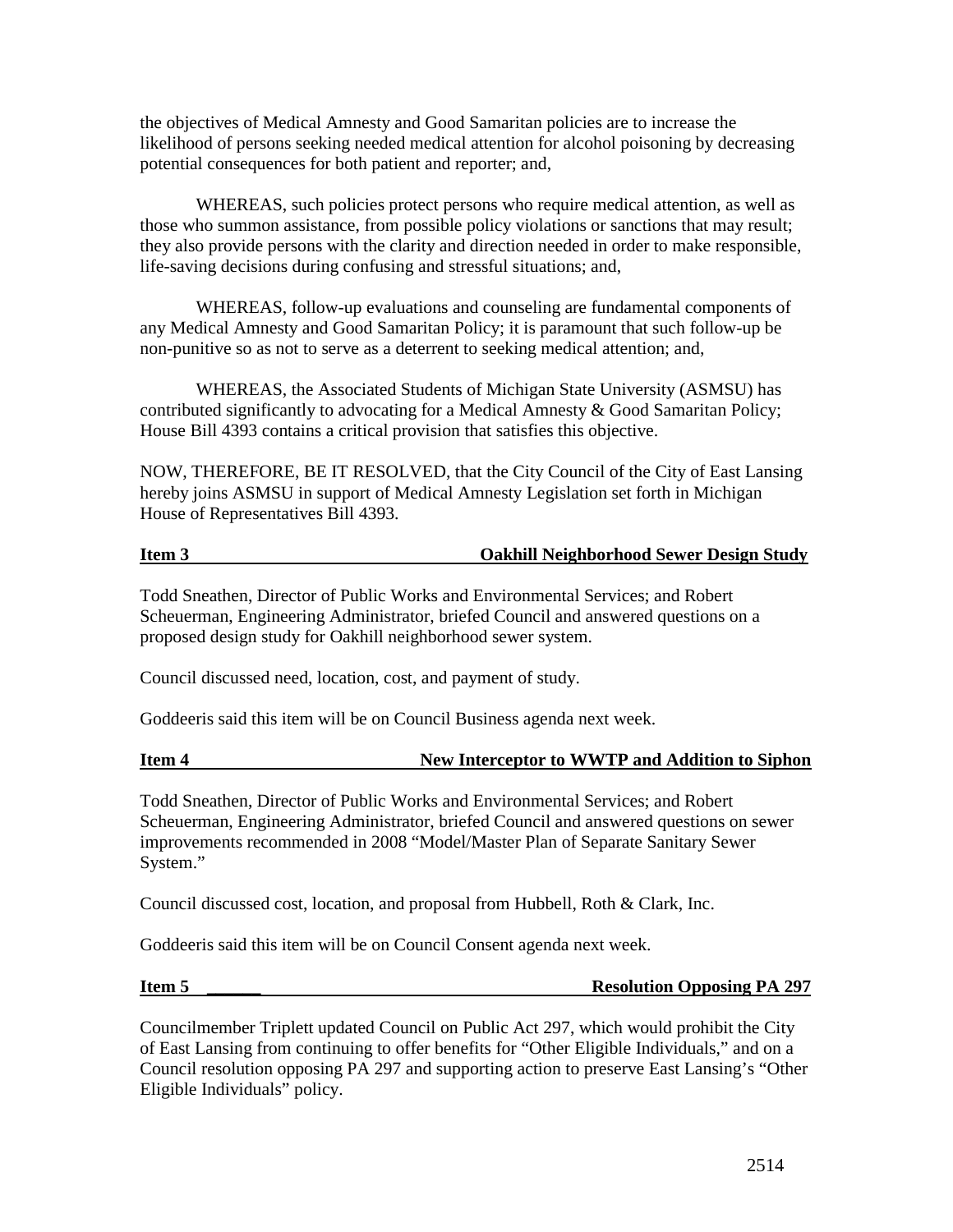It was moved by Triplett and seconded by Power to approve a resolution opposing Public Act 297 and supporting action to preserve East Lansing's "Other Eligible Individuals" policy.

ALL YEAS MOTION CARRIED

### **CITY OF EAST LANSING**

### **EAST LANSING CITY COUNCIL**

## A RESOLUTION OPPOSING PUBLIC ACT 297 AND SUPPORTING ACTION TO PRESERVE EAST LANSING'S "OTHER ELIGIBLE INDIVIDUALS" POLICY

WHEREAS, the East Lansing City Council unanimously adopted a resolution opposing HB 4770 and 4771 on October 18, 2011; and,

WHEREAS, Governor Rick Snyder signed HB 4770 into law on December 22, 2011, prohibiting public employers from providing domestic partner or other similar benefits to their employees; and,

WHEREAS, the diversity of our community makes East Lansing a great place to live, work, and raise a family; and,

WHEREAS, the City of East Lansing recognizes that respect for diversity is a vital component of successful economic development and talent retention; and,

WHEREAS, the City of East Lansing provides benefits for "Other Eligible Individuals"; and,

WHEREAS, PA 297 would prohibit the City of East Lansing from continuing to offer benefits for "Other Eligible Individuals";

WHEREAS, the American Civil Liberties Union filed a lawsuit, case 2:12-cv-10038, Bassett et al v Richard Snyder, alleging that Public Act 297 violates fundamental constitutional protections, including equal protection of the law and substantive due process on January 5, 2012; and,

WHEREAS, the lawsuit requests a permanent injunction against the enforcement of PA 297.

NOW, THEREFORE, BE IT RESOLVED, that the City Council of the City of East Lansing opposes PA 297 and reaffirms its support for providing benefits to "Other Eligible Individuals"; and,

BE IT FURTHER RESOLVED, that the City Council of the City of East Lansing directs the City Attorney to assist the ACLU in the lawsuit seeking to enjoin the enforcement of PA 297 in any way that is useful to that case, by amicus brief or otherwise; and,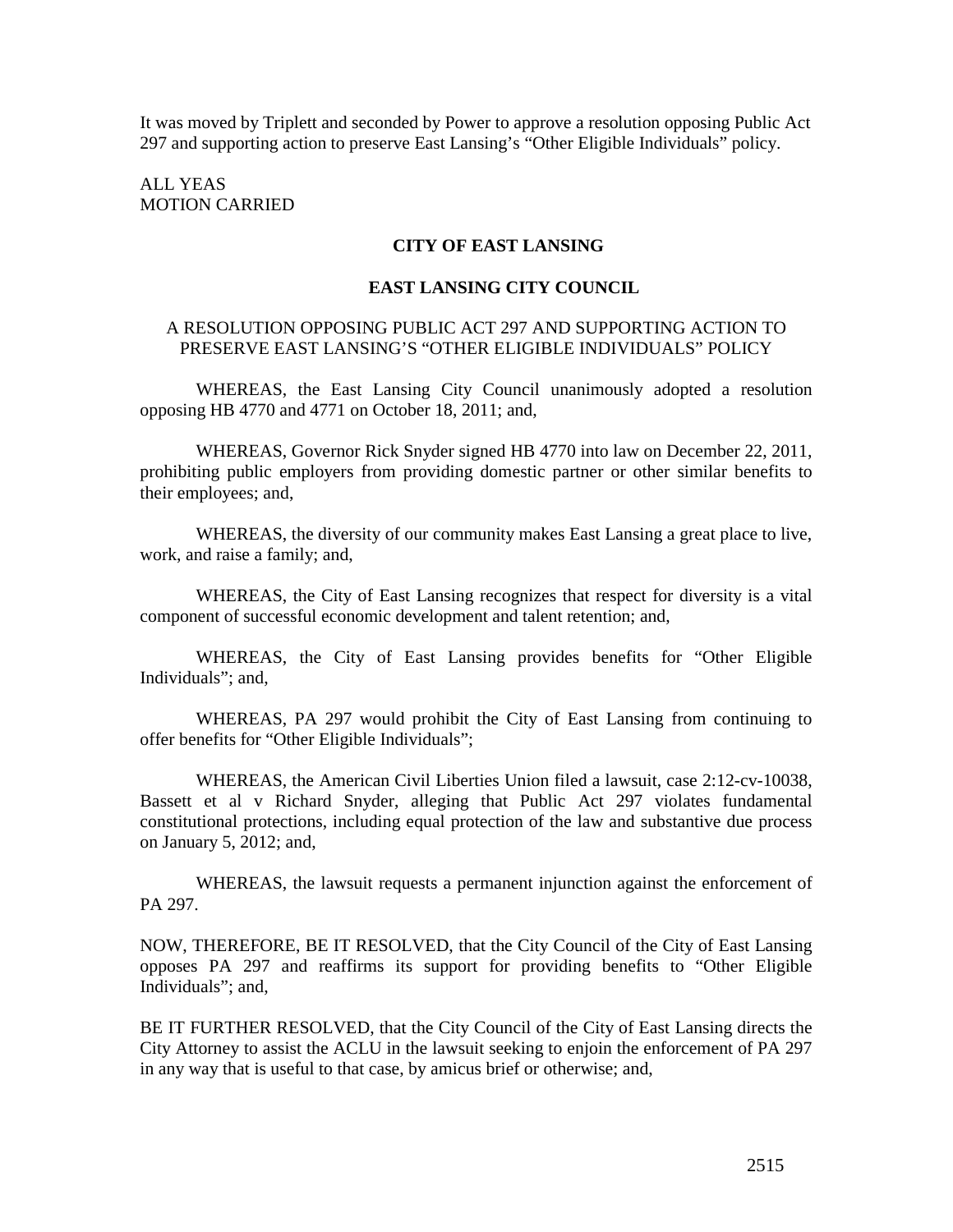BE IT FURTHER RESOLVED, that the City Council of the City of East Lansing directs the City Attorney to cooperate with other public employers challenging the constitutionality of PA 297 to the extent practicable; and,

BE IT FURTHER RESOLVED, that the City Council of the City of East Lansing directs the City Attorney to take other appropriate actions to protect the legality of the City's "Other Eligible Individual" benefits policy.

# **Item 6 \_\_ City Manager Employment Contract**

Interim City Manager George Lahanas stepped away from the Council table.

Council discussed employment contract between George Lahanas and the City Council of the City of East Lansing which reflects terms and conditions discussed at January 27, 2012 Council meeting.

Goddeeris said if approved, the contract will be presented to George Lahanas for his review.

It was moved by Power and seconded by Loomis to approve employment contract between George Lahanas and the City Council of the City of East Lansing.

## ALL YEAS MOTION CARRIED

Lahanas returned to the Council table.

# **Item 7** Refunding of 2009 Downtown Development BANs

Mary Haskell, Finance Director; Tim Dempsey, Director of Planning and Community Development; and William Danhof, Miller Canfield, One Michigan Avenue, Suite 900, Lansing, briefed Council and answered questions on 2009 Downtown Development Bond Anticipation Notes (BANs).

Council discussed due date of notes, long-term and short-term options, and public and private re-financing costs. Council requested additional information from Haskell and Dempsey.

Goddeeris said this item will be on Council Business agenda next week.

|--|

**Council Member Reports** 

Councilmember Beard:

• Reported on Special Olympics Polar Plunge fundraiser which will be held February 26, 2012.

Councilmember Loomis:

• No Report